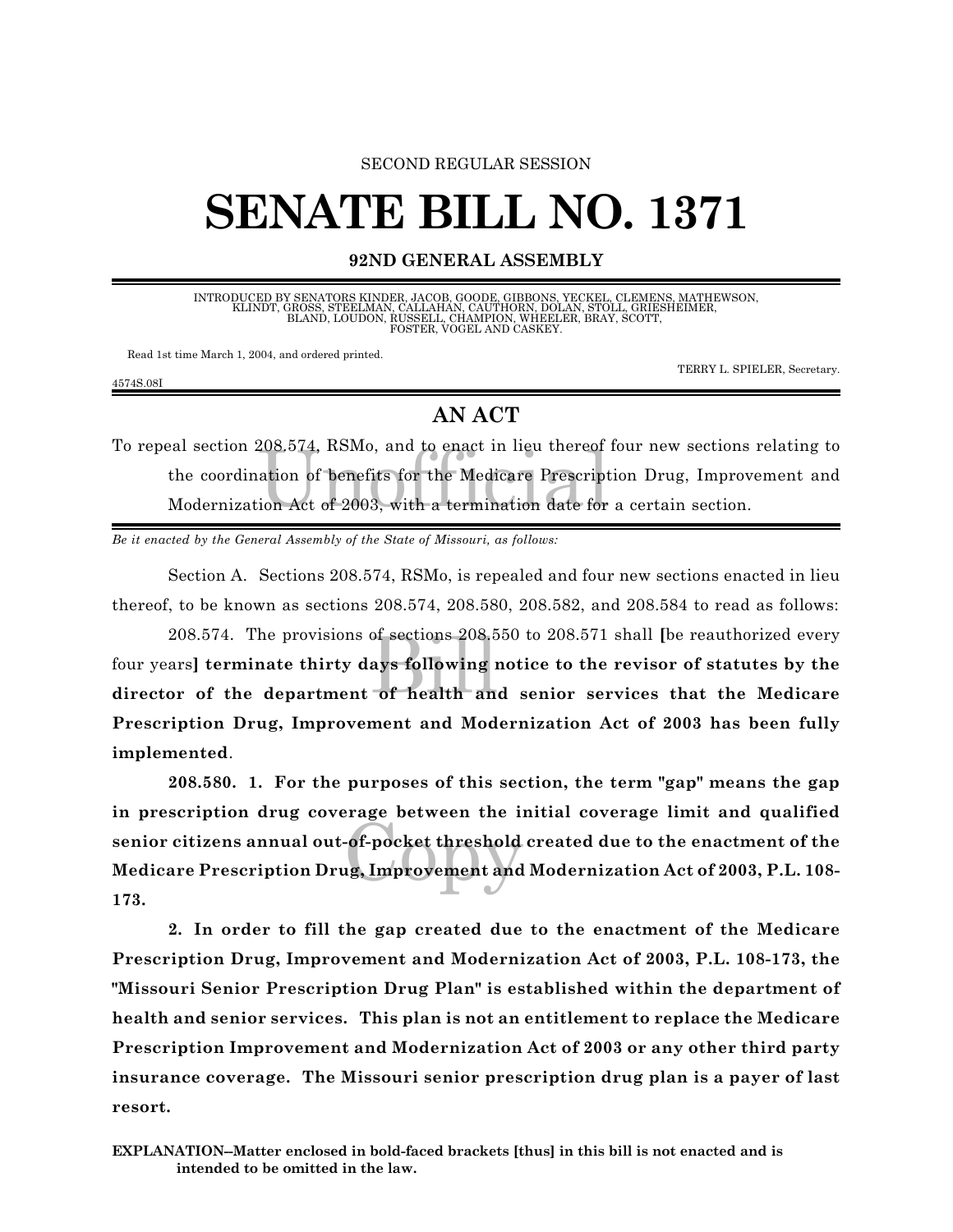**3. Beginning January 1, 2006, and subject to appropriations, the state shall pay seventy-five percent of the 2006 standard drug benefit coverage gap of two thousand eight hundred fifty dollars for eligible individuals whose income is within one hundred fifty to two hundred percent of the federal poverty level and for eligible individuals whose income is below one hundred fifty percent of the federal poverty level and who fail to meet the asset test as prescribed in P.L. 108- 173.**

**4. Beginning November 15, 2005, applications for the Missouri senior prescription drug plan will be conducted jointly with applications for the Medicare Part D benefit. The Missouri senior prescription drug plan commission shall verify annually the eligibility of applicants for the plan.**

lary pursuant to the Medicare Prescription Drug, Improvement and<br> **6.** The Missouri senior prescription drug plan shall not include coverage of **5. The Missouri senior prescription drug plan shall include and provide coverage for only the prescription drugs that are covered in the providers' formulary pursuant to the Medicare Prescription Drug, Improvement and Modernization Act.**

**the following drugs or classes of drugs, or their medical uses:**

**(1) Agents when used for anorexia or weight gain;**

- **(2) Agents when used to promote fertility;**
- **(3) Agents when used for cosmetic purposes or hair growth;**
- **(4) Agents when used for the symptomatic relief of cough and colds;**

for essinence p<br>for the sympto<br>ins and miner **(5) Prescription vitamins and mineral products, except prenatal vitamins and fluoride preparations;**

**(6) Nonprescription drugs;**

exclusively from the manufacturer or its designee;<br>
(8) Barbiturates;<br>
(9) Barzodiazanines **(7) Covered outpatient drugs which the manufacturer seeks to require as a condition of sale that associated tests or monitoring services be purchased**

**(8) Barbiturates;**

**(9) Benzodiazepines.**

**The Missouri senior prescription drug plan shall also exclude prescription drugs which are not "reasonable and necessary" as defined pursuant to Section 1862(a) of P.L. 108-173.**

**7. The state shall not be charged any amount in excess of the amount that the providers of the Medicare Prescription Drug, Improvement and Modernization Act charge for the federal program.**

**208.582. 1. There is hereby established the "Missouri Senior Prescription Drug Plan Commission" within the department of health and senior services to govern the implementation and administration of section 208.580. The commission**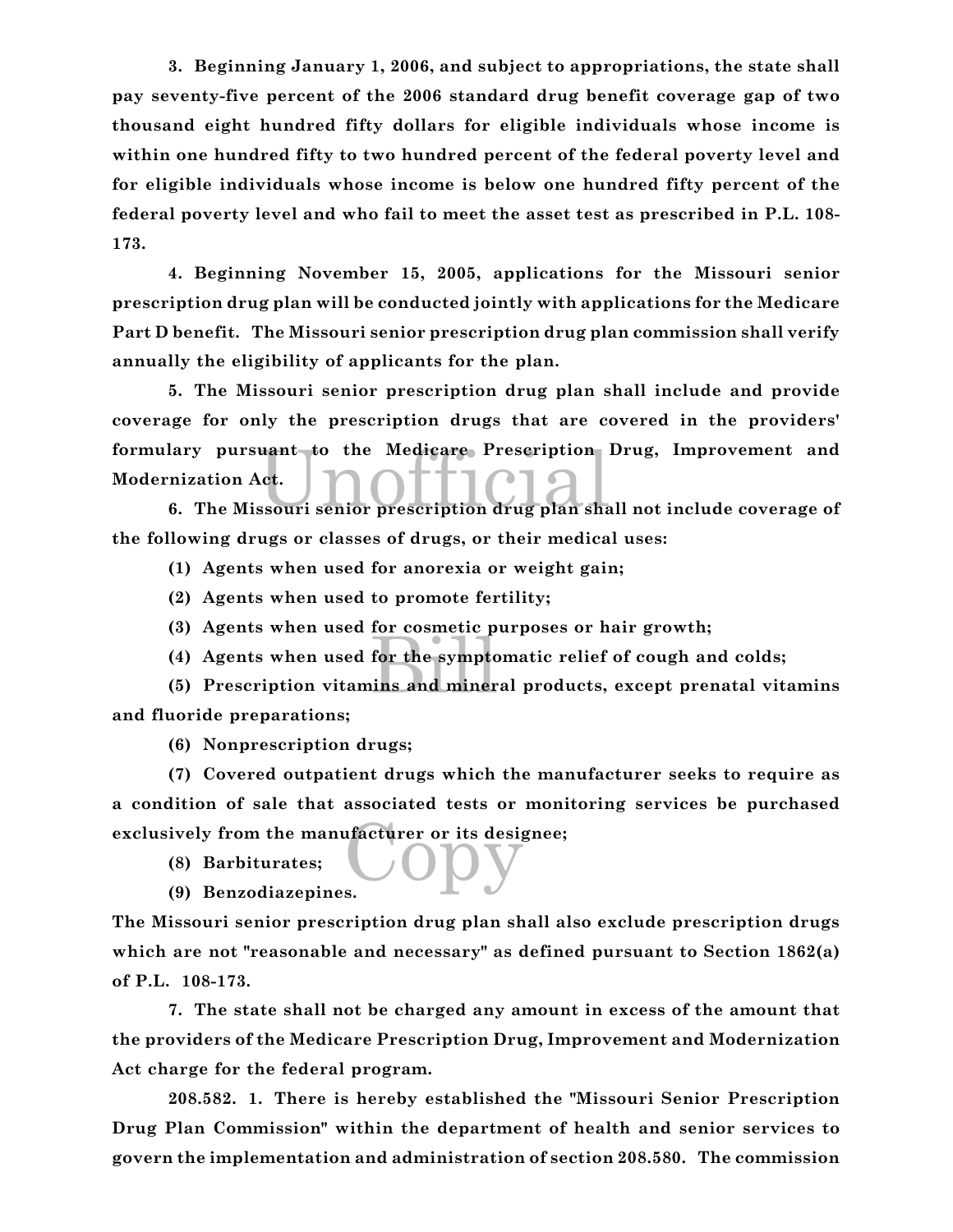**shall consist of the following nine members:**

**(1) The lieutenant governor, in his or her capacity as advocate for the elderly;**

**(2) Two members of the senate, with one member from the majority party appointed by the president pro tem of the senate and one member of the minority party appointed by the president pro tem of the senate with the concurrence of the minority floor leader of the senate;**

**(3) Two members of the house of representatives, with one member from the majority party appointed by the speaker of the house of representatives and one member of the minority party appointed by the speaker of the house of representatives with the concurrence of the minority floor leader of the house of representatives;**

**(4) The director of the division of medical services in the department of social services;**

irector of the division of aging in the **(5) The director of the division of aging in the department of health and senior services;**

**(6) A pharmacist appointed by the governor with the advice and consent of the senate; and**

**(7) A physician appointed by the governor with the advice and consent of the senate.**

governor sha<br>members, sha **Members appointed by the governor shall serve for three-year terms. Other members, except legislative members, shall serve for as long as they hold the position which made them eligible for appointment. Legislative members shall serve during their current term of office but may be reappointed.**

**2. The commission shall elect a chair and may employ administrative staff as necessary to assist in the performance of the commission's duties.**

shall have rulemakir<br>tion 208.580. Any ru<br>10. BSMo, that is cre **3. The commission shall have rulemaking authority for the implementation and administration of section 208.580. Any rule or portion of a rule, as that term is defined in section 536.010, RSMo, that is created under the authority delegated in this section shall become effective only if it complies with and is subject to all of the provisions of chapter 536, RSMo, and, if applicable, section 536.028, RSMo. This section and chapter 536, RSMo, are nonseverable and if any of the powers vested with the general assembly pursuant to chapter 536, RSMo, to review, to delay the effective date, or to disapprove and annul a rule are subsequently held unconstitutional, then the grant of rulemaking authority and any rule proposed or adopted after August 28, 2004, shall be invalid and void. The commission also shall apply to the United States Department of Health and Human Services for any applicable federal waivers or public or private grants.**